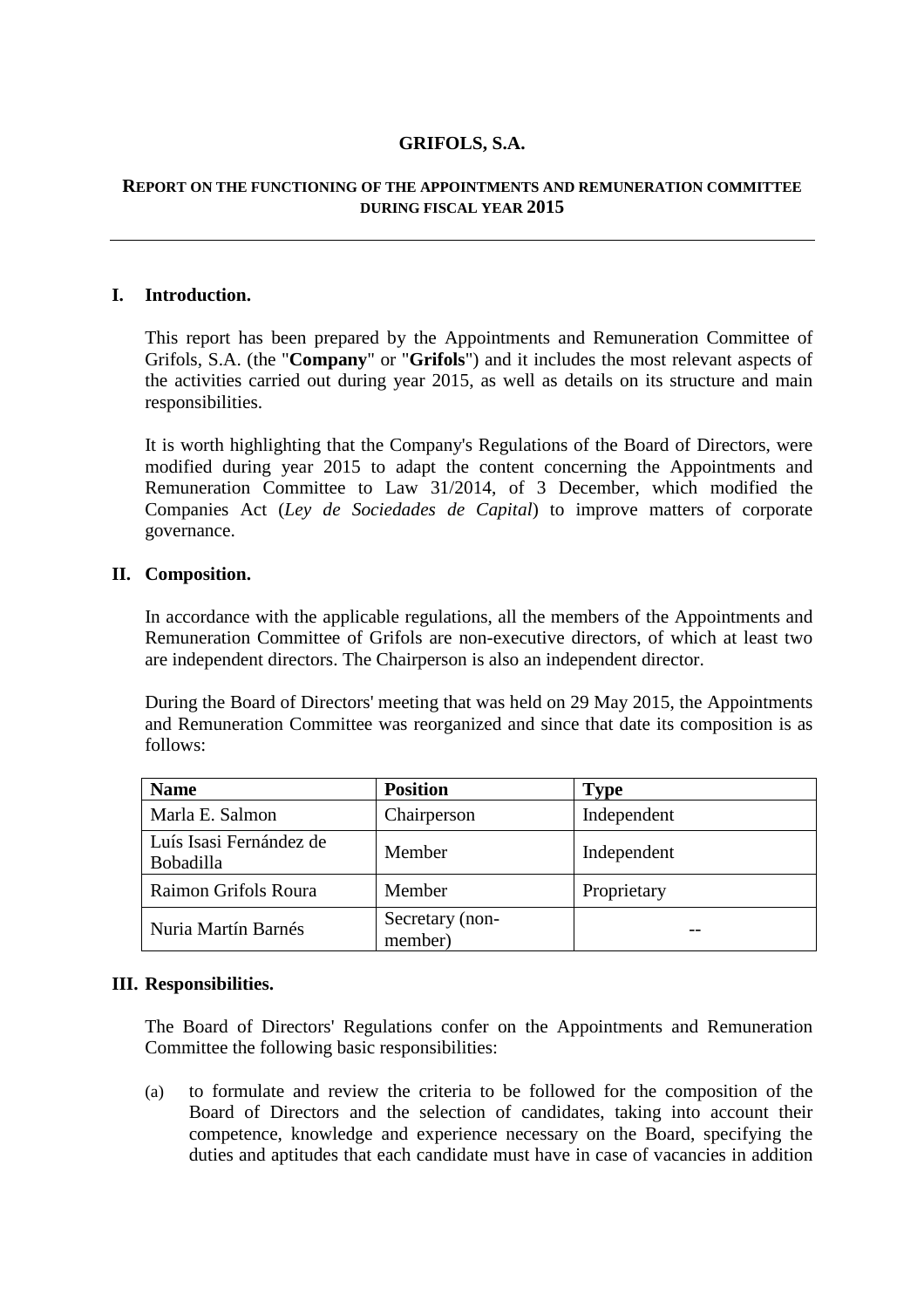to assessing the time and commitment needed to perform their duties effective and efficiently;

- (b) to establish a representation target for the sex that is least represented in the Board of Directors and prepare guidelines to achieve said target;
- (c) to submit to the Board of Directors any proposals to appoint, re-elect and/or separate the independent directors prior to being submitted to the General Shareholders' Meeting or, as the case may be, being adopted by the Board exercising its power of co-option, and in all cases informing about the character of the director proposed;
- (d) to report the proposals of appointment, re-election and/or separation of the nonindependent directors for their appointment by the Board of Directors by means of co-option or their submission to the General Shareholders' Meeting by the Board of Directors;
- (e) To report the proposals of appointment and removal of the Chairperson and Vicechairpersons of the Board of Directors;
- (f) to examine and organize the succession of the Chairperson of the Board of Directors and the chief executive officer and, as the case may be, to make proposals to the Board so that said succession takes place in an orderly and well planned manner;
- (g) to report the proposals of appointment and resignation of the Secretary and Vicesecretaries of the Board of Directors;
- (h) to report the proposal of appointment and removal of senior management proposed by the chief executive officer to the Board and the basic conditions of their contracts;
- (i) to propose to the Board the Directors the directors who shall be part of each of the Committees;
- (j) to propose to the Board of Directors the remuneration policy of the directors and general managers or anyone performing top-level management duties under the direct supervision of the Board, executive committees or executive directors, as well as the individual remuneration and other contractual terms regarding the executive directors, ensuring its fulfilment;
- (k) to periodically review the payment programmes of executive officers, considering their adequacy and performance; and
- (l) to report on the transactions that imply or could imply conflicts of interest and, in general, on matters covered in Chapter IX of the Board of Director's Regulations.

# **IV. Activities.**